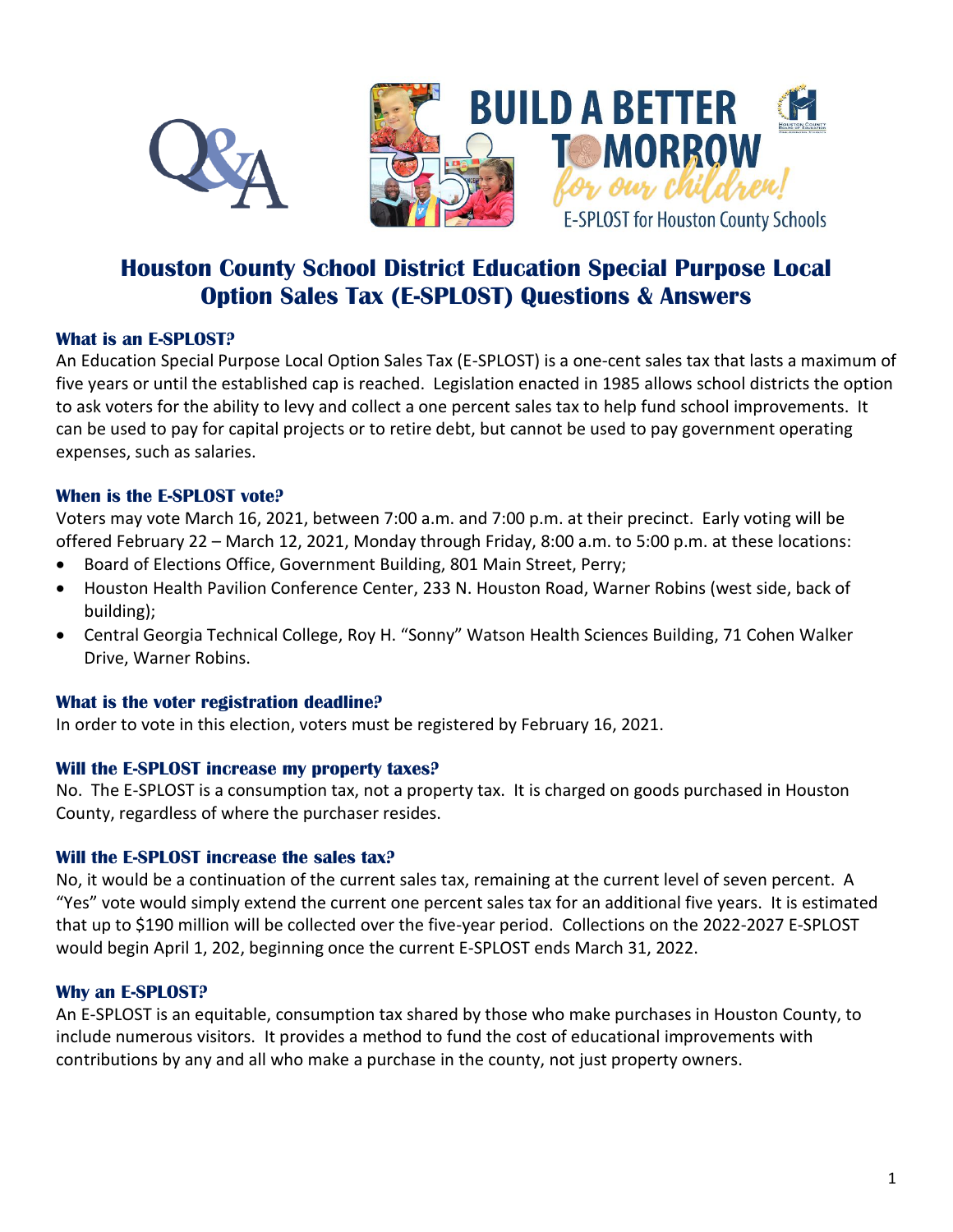## **Why is the E-SPLOST referendum being held now?**

Under Georgia law, school districts may place special referendums on voter ballots in either March or November. The current E-SPLOST will expire March 31, 2022. By placing the continuation option before voters prior to the expiration, it allows the school district to plan in advance for funding and also allows no lapse in funding.

## **Why is the school district proposing to sell bonds in the E-SPLOST extension?**

By selling bonds, the school district will be able to immediately address some of its most dire needs. Bond money would allow the district to immediately begin work instead of waiting for the proceeds to be collected.

## **Why isn't the money being used for teacher salaries and curriculum development?**

By law, an E-SPLOST can only be used for certain capital projects, like buildings, furnishings, buses, and computers. It cannot be used for salaries or for day-to-day operational expenses of a school district. However, passing this sales tax vote will free up funds for the Board of Education to meet its required financial obligations without having to rely on more property taxes.

## **How much money would be raised and how long would this sales tax be in place?**

The E-SPLOST one-cent tax extension would be for a limit of \$190 million or five years, whichever comes first.

## **Isn't the E-SPLOST just a perpetual tax?**

No. It must be voted on by citizens and is limited to a five-year cycle and a dollar limit, whichever comes first. Houston County voters approved an E-SPLOST in: 1997 (1997-2001); 2001 (2002-2007); 2005 (2007-2012); 2011 (2012-2017); and 2016 (2017-2022).

## **What would the school district do with the money raised from the E-SPLOST extension?**

Money raised from the E-SPLOST extension would be used to: improve the safety and security of our students and staff; address facility needs through three new schools and upgrades/renovations across the county; update technology across the district; and provide buses for safer transportation. Overall the funds would be used to create better, safer learning environments for our students.

# **What projects are planned for the 2022-2027 E-SPLOST for our schools?**

The priorities are safety and security, facilities, technology, and transportation. All 39 campuses schools would benefit from a continuation of the E-SPLOST. Completion of the planned projects is contingent upon sufficient funding and cost at time of implementation.



Funds would primarily be used to:

- $\star$  construct, furnish and equip a middle school;
- $\star$  construct, furnish and equip two elementary/primary schools;
- $\star$  build a Performing Arts Center near Freedom Field;
- $\star$  add classrooms based on growth;
- $\star$  upgrade HVAC at schools;
- $\star$  renovations, such as lighting, flooring, paint and roofing, at majority of campuses;
- $\star$  improve parking and traffic flow;
- $\star$  replace sidewalk canopies;
- $\star$  upgrade security alarms and cameras;
- $\star$  add perimeter security fencing;
- $\star$  enclose exterior breezeways:
- $\star$  maintenance on fire protection equipement;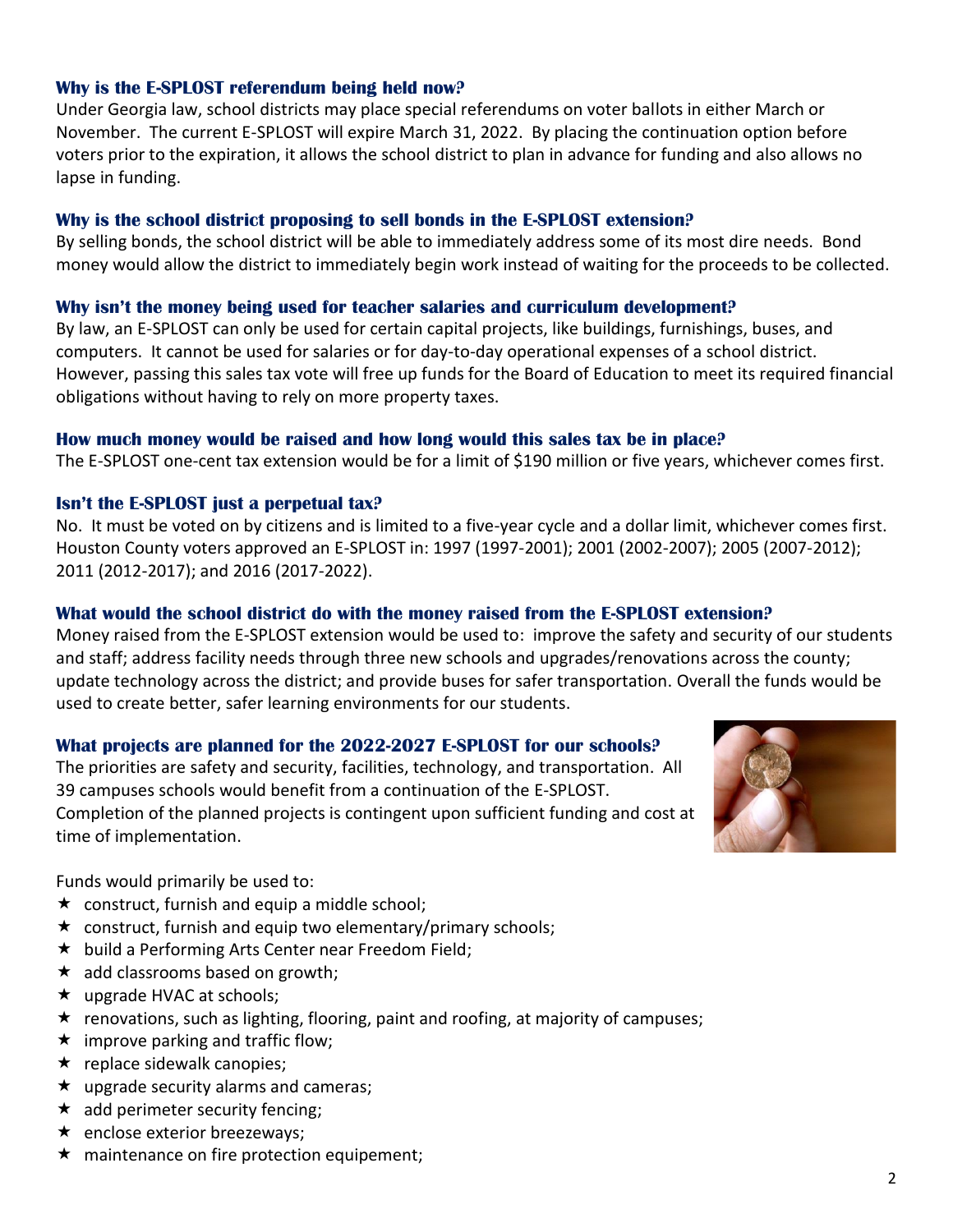- $\star$  upgrade internet infrastructure, e.g., bandwidth, WiFi, and access points;
- $\star$  refresh, replace and upgrade classroom technology hardware and software; and
- $\star$  purchase school buses and transportation equipment.

## **Has the current 2017-2022 E-SPLOST been a success?**

Yes! We did what we said we would do. Safety has been enhanced, facility needs addressed, and improvements made in technology and transportation. Every school in the district has been improved in some way. The highlights follow.

- $\star$  Security systems, to include cameras, upgraded across district
- $\star$  Access control upgraded district-wide
- $\star$  Fire protection equipment replaced at all sites
- $\star$  Perimeter fencing installed
- $\star$  Parking and traffic flow improvements at 12 schools
- $\star$  Purchase of 69 school buses
- $\star$  Built Bonaire Primary School
- $\star$  New competition gyms at Houston County High, Northside High, Perry High and Warner Robins High
- $\star$  Multipurpose athletic facility addition at Veterans High in progress
- $\star$  Classroom addition at Northside High and underway at Veterans High
- \* Auditorium renovations at Northside High, Perry High, and Warner Robins High
- $\star$  Auditorium renovation pending at Houston County High
- $\star$  Renovated Perry High's Herb St. John Stadium
- $\star$  Canning plant renovation
- $\star$  HVAC upgrades at 9 sites
- $\star$  Chromebooks added for students, teachers and media centers
- $\star$  Computer workstations for teachers
- $\star$  Interactive panels for classrooms and media centers
- $\star$  Media center touch panel self check-out stations
- ★ Upgraded network cabling in several schools
- $\star$  Instructional materials, to include digital resources
- $\star$  Upgraded data center and phone system district-wide

Since 2002, E-SPLOST funds have added a total of 1,916,344 square feet and 900 classrooms, in addition to renovating more than 1,042,178 square feet of instructional space.



# **How much is the current 2012-2017 E-SPLOST expected to generate in revenues?**

Approximately \$130 million by the time it expires on or before March 31, 2022. The use of E-SPLOST and property taxes are audited by external agencies and firms. To view the district's latest Annual Audits and E-SPLOST Performance and Operational Reviews, please visit [https://www.hcbe.net/financebusiness.](https://www.hcbe.net/financebusiness)

#### **How were facilities needs identified?**

An extensive needs assessment was completed by construction experts with input from school faculty and staff, maintenance personnel, central office employees, and Board members. Surveys were completed and work order histories analyzed to identify areas of greatest needs and cost savings.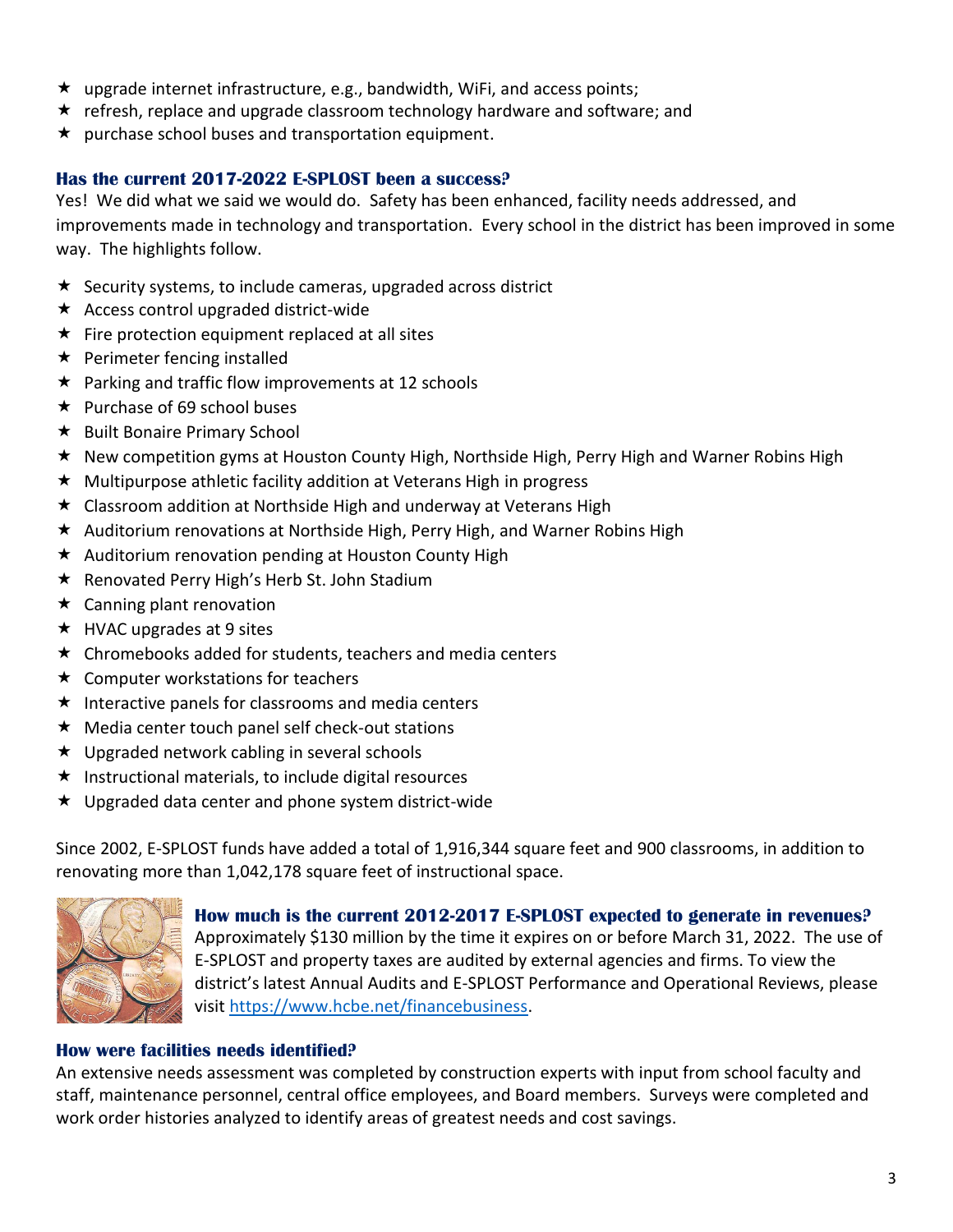#### **Why do we need three new schools?**

Based on current and projected enrollments, two elementary/primary schools are needed to relieve overcrowding at Matt Arthur Elementary School and Langston Road Elementary. A middle school is needed to relieve overcrowding at Bonaire Middle and Perry Middle. The additional classrooms will help meet the needs of our community.

#### **Where would the new schools be located?**

Currently the plan is to build the new elementary/primary schools in the vicinity of Matt Arthur Elementary School and Langston Road Elementary. The middle school would be built to relieve overcrowding at Bonaire Middle and Perry Middle. This site would be determined closer to the time of construction, based on the growth trends in Houston County.

#### **Why are technology upgrades necessary?**

Technology is everywhere and can be found in almost every part of our lives. The unexpected transition to virtual school due to the COVID-19 pandemic emphasized the need for all students to have greater technology access. In preparing our students to be college and career ready, we must continue to incorporate current technologies into the classroom. Digital tools and electronic resources are needed to enhance teaching and learning. The state implemented online testing for all grades, requiring sufficient infrastructure as well as the need to prepare our students to be comfortable working online. As our society becomes increasingly more technology dependent, our students need to experience various digital devices and platforms. Providing classrooms where digital learning is the norm will help our students be more successful now and in the future.

#### **What technology upgrades are planned?**

Our technology goal is to support teaching and learning by providing quality digital resources. We must continuously refresh, replace and upgrade existing classroom technology to include hardware and software, as well as provide for enrollment growth. To provide the necessary technology, our district needs to maintain an adequate technology infrastructure to support new and emerging technologies. The internet infrastructure upgrade will improve bandwidth, WiFi, and access points. Virtual school opportunities will continue to improve for our online classes and support.

#### **What is planned for transportation?**

Our district needs school buses to safely and adequately transport students. With the 2017-2022 E-SPLOST, 69 school buses were purchased. Even with this improvement to our fleet, it is aging, with 59 percent of our buses over 10 years old and an average age of 12.6 years. Our buses are driven a total of more than 3,000,000 miles a year to meet the transportation needs of our students. The demand is increasing as our student population increases. Local costs are also increasing. In the past few years, the state has drastically decreased its contribution to student transportation costs and the district currently pays 88 percent of the total cost.

#### **What happens if the E-SPLOST does not pass?**

Without an extension of the current E-SPLOST, there would be a number of lost opportunities for the students of Houston County. The E-SPLOST is the primary source of funding to build and maintain quality facilities for students and a key funding source to ensure that technology for students and teachers is updated. To fund these opportunities without an extension of the E-SPLOST, the Board would have to raise property taxes. Currently, our school district's property tax is in the lowest 10 percent in the state. For 2020, our district's millage rate of 13.297 mills ranks 166<sup>th</sup> out of Georgia's 180 school districts. Passage of the E-SPLOST extension would allow us to maintain our low school millage rate using a consumption tax rather than relying solely on property taxes for needed school improvements.